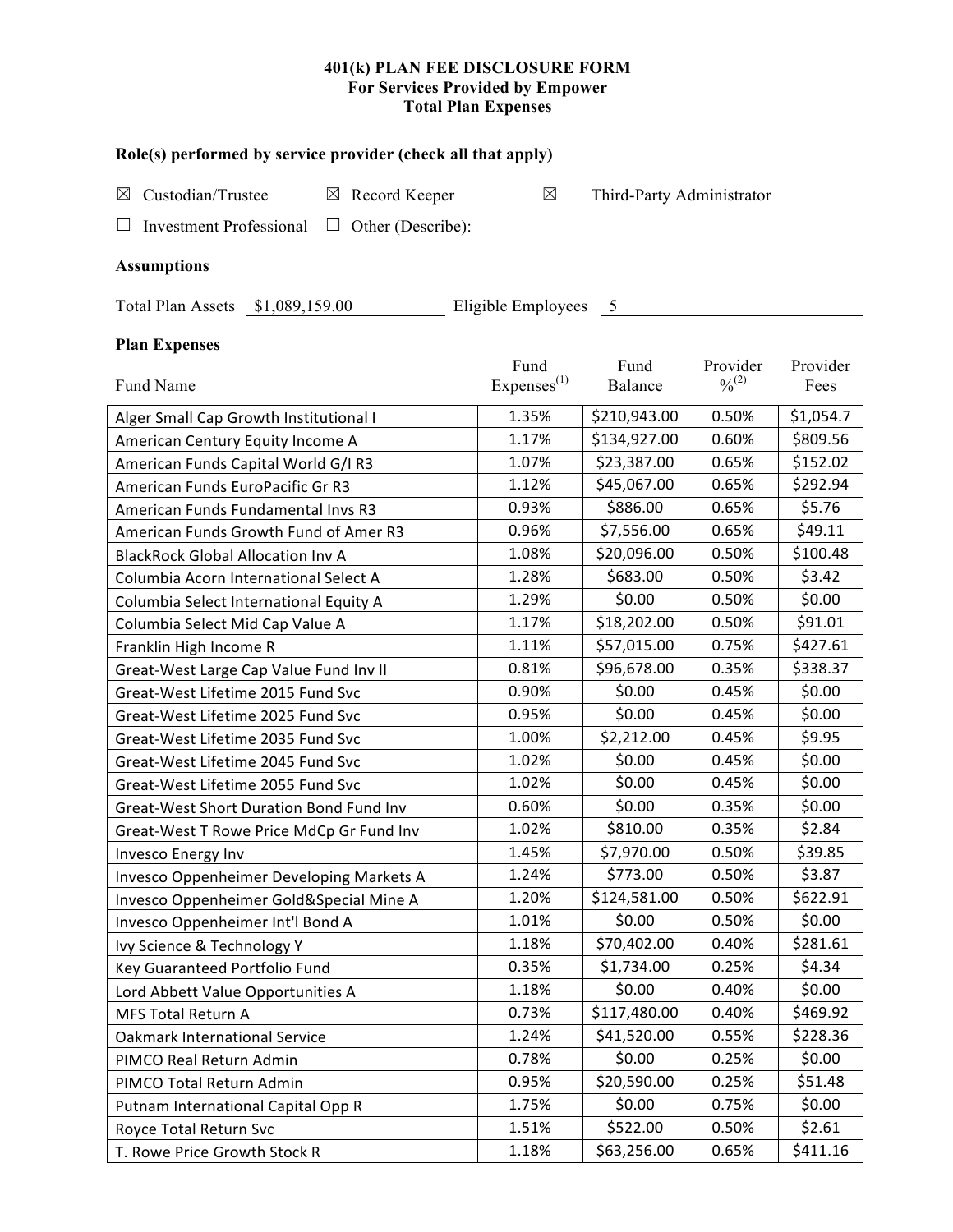| Virtus Duff & Phelps Real Estate Sec A                                  | 1.38% | \$21,869.00 | 0.45% | \$98.41     |
|-------------------------------------------------------------------------|-------|-------------|-------|-------------|
| Provider fees paid from Fund Expenses                                   |       |             |       |             |
| Provider fees deducted from participant accounts or paid by employer    |       |             |       |             |
| Investment expenses (i.e., Fund Expenses not used to pay provider fees) |       |             |       | \$6,676.03  |
| Total ("all-in") plan expenses                                          |       |             |       | \$13,228.32 |

<sup>(1)</sup>Fund Expenses include the fund's expense ratio plus any "wrap" fee charged by the provider. The expense ratio is determined through an annual calculation, where a fund's operating expenses are divided by the average dollar value of its assets under management. Fund Expenses lower investor returns.

<sup>(2)</sup>Provider % includes revenue sharing paid to the provider by the investment fund or wrap fees added by the provider. These expenses lower investor returns.